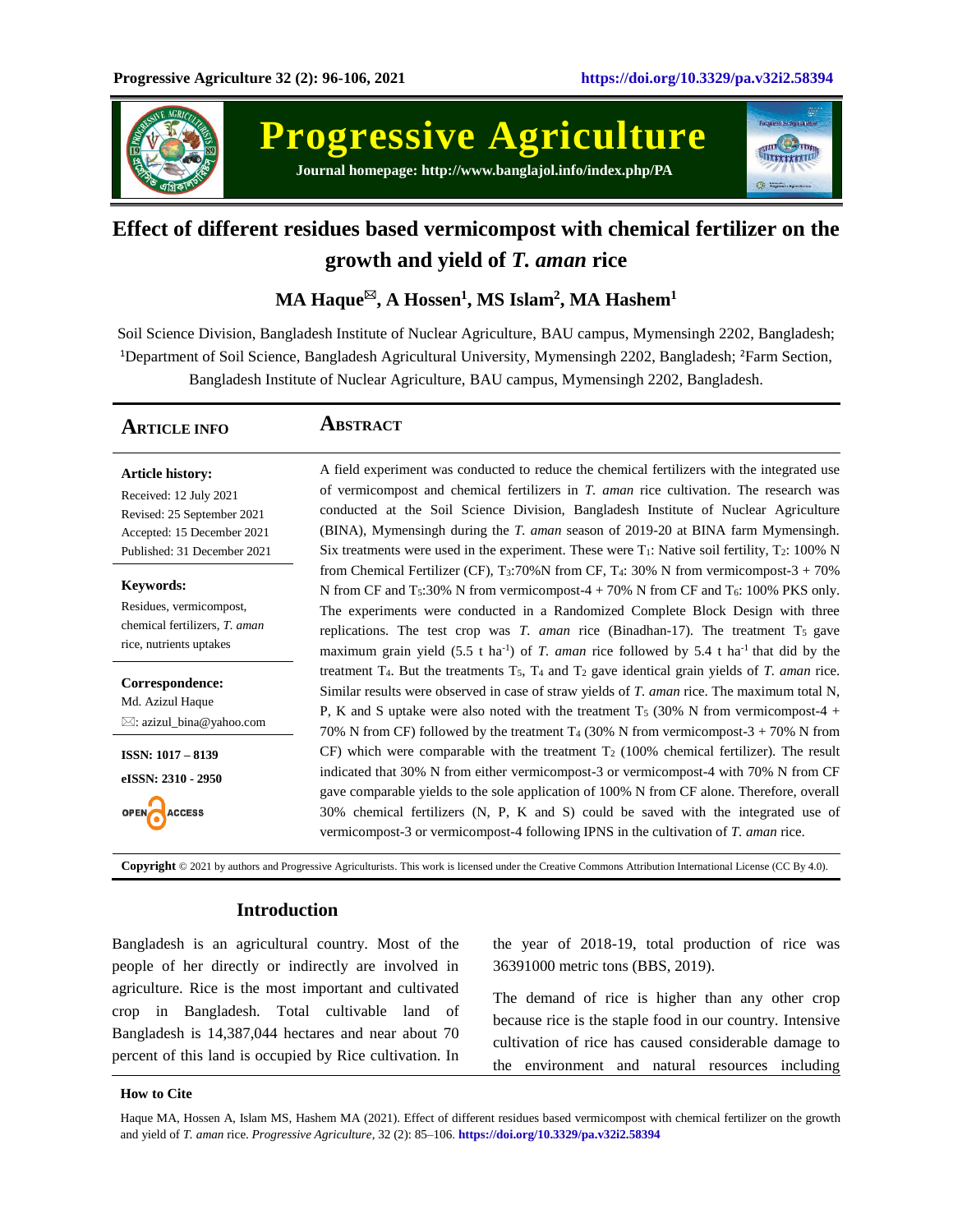buildup of salinity or alkalinity, water logging, water pollution, depletion of groundwater and health hazards due to excessive use of agro chemicals and pesticides and release of higher methane gas to the environment. For these reasons farmers, scientists and policy makers are now looking at the integrated approach to nutrient management for crops including rice to some extent.

Organic manure is two-way practices of saving the environment by transforming waste materials into a valuable resource that can be used to supplement soil nutrients. Its content of the soil is very important for the cultivation of rice. Besides nitrogen, phosphorous, potassium and sulphur, a considerable number of micronutrients are also present in organic matter which can nourish the soil. Dutta *et al*. (2003) reported that the use of organic fertilizers together with chemical fertilizers, compared to the addition of organic fertilizers alone, had a higher positive effect on microbial biomass and soil health.

Another tension now increased for waste materials. But we can use these waste materials to produce different organic manure such as vermicompost. Vermicompost is an important organic manure which can use as organic fertilizer. It is an excellent, nutrient-rich organic fertilizer. It is a peat like material which prepared with the action of earthworms containing most nutrients in plant available forms such as nitrates, phosphates, calcium, potassium, magnesium etc. It has high porosity, water holding capacity and high surface area that provides abundant sites for microbial activity and for the retention of nutrients (Olle, 2019). It is a product of interactions between earthworms and microorganisms by degradation of organic waste and the process is called vermicomposting (Arancon *et al.*, 2005). Bevacqua and Mellano (2013) reported that vermicompost treated soils had lower pH and increased levels of organic matter, primary nutrients, and soluble salts. Edwards and Burrows (2010) reported that vermicompost, especially those from animal waste sources, usually contained more mineral elements than commercial plant growth media. Vermicompost

contains readily available nutrients such as nitrates, phosphates and exchangeable calcium and soluble potassium. The accumulating evidence shows that vermicompost has capability of influencing growth and productivity of plants (Rasool *et al.*, 2008).

Considering the environmental pollution related to excess use of chemical fertilizer, needs of an alternative approach based on biological origin, safe for use and less expensive generated for the management of nitrogen. Replacement of nitrogen fertilizer in the soil through application of vermicompost can cause reduction in the environmental pollution developed by washing nitrate from the soil. According to Amo-Aghaee *et al*., (2003), this type of organic fertilizers are not only safe for environment but if it applied in higher doses, unused nitrogen remained in soil in the form of organic nitrogen and it will eventually return to the plant at the times of its need by process of mineralization. In terms of intangible returns vermicompost not only supplies essential elements to plant but also improves physiochemical and biological properties of soil, thus having promise to marginal and resource poor farmers and this may be a good asset for sustainable agriculture. By using vermicompost, we can reduce the use of chemical fertilizer. For this, our environment and soil will be saved from bad effecst of fertilizer.

Considering the above fact, the present study was undertaken to investigate the effects of different residues based vermicompost on the growth and yield of T. aman rice and to reduce the usage of chemical fertilizer in rice cultivation.

### **Materials and Methods**

The experiment was conducted at the Soil Science Division, Bangladesh Institute of Nuclear Agriculture (BINA), Mymensingh during the T.aman season of 2019-20 at BINA farm Mymensingh. Six treatments were used in the experiment. These were  $T_1$ : Native soil fertility,  $T_2$ : 100% N from Chemical Fertilizer (CF),  $T_3:70\%$  N from CF,  $T_4$ : 30% N from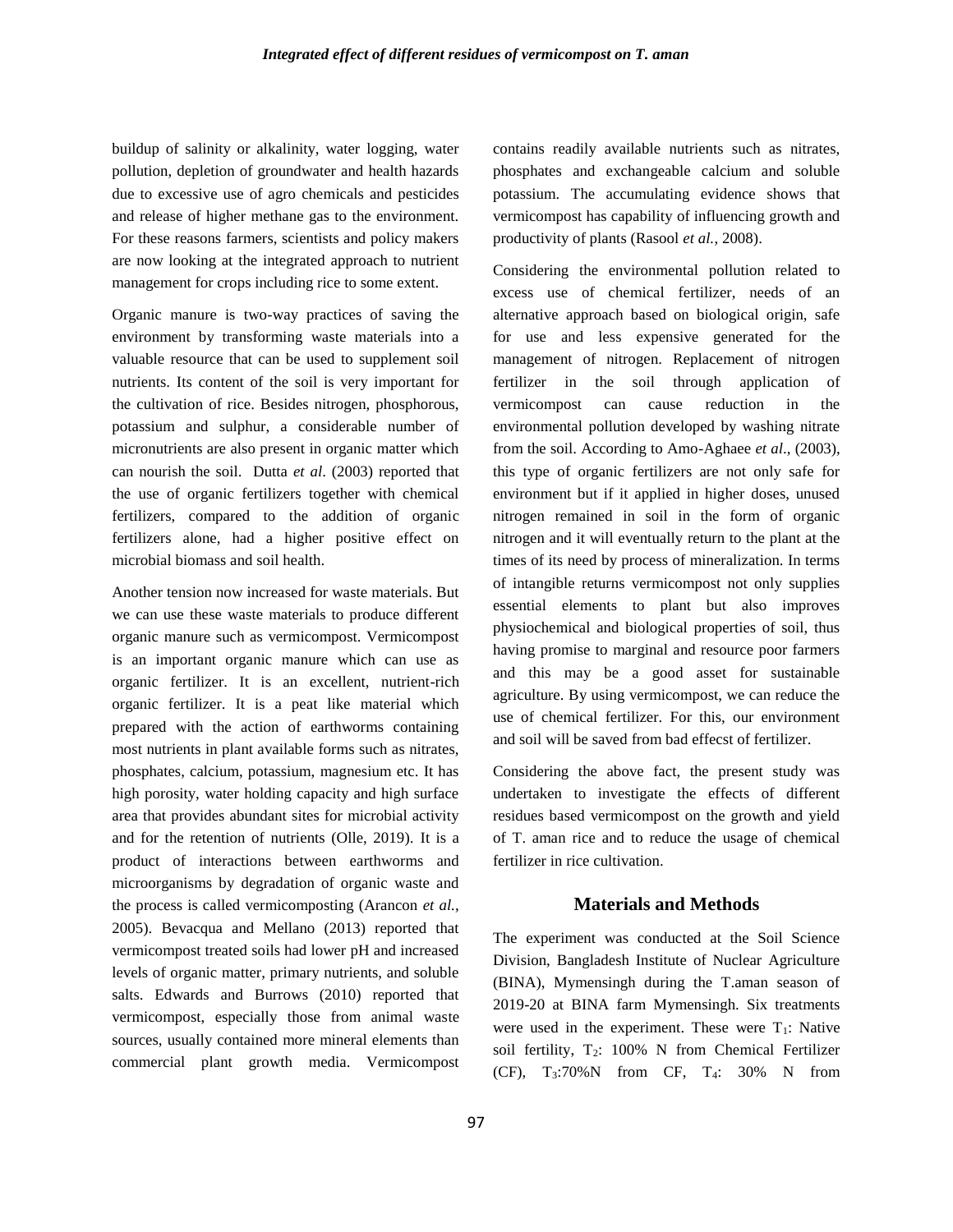vermicompost-3 + 70% N from CF and  $T_5$ :30% N from vermicompost-4 + 70% N from CF and  $T_6$ : 100% PKS only. The experiments were conducted in a Randomized Complete Block Design with three replications. The experimental period was August to November, 2019. The test crop was T. aman rice (Binadhan-17). The soil of experimental field belongs to the Sonatala soil series under the general soil type of Non-calcareous Dark Grey Floodplain. The chemical properties of the experimental soil have been given in the Table 1. The rice plants were harvested on 01 November 2019. Yield contributing characters and yields were recorded which were included plant height(cm), total tillers hill<sup>-1</sup>, effective tillers hill<sup>-1</sup>, Panicle length (cm),, No. of grains panicle<sup>-1</sup>, No. of filled grains panicle-1 , 1000 grain weight (g), Grain yield (tha<sup>-1</sup>), Straw yield (tha<sup>-1</sup>) and Harvest index  $(\% )$ .

| Table 1. Physico-chemical properties of initial soils. |  |
|--------------------------------------------------------|--|
|--------------------------------------------------------|--|

| <b>Characteristics</b>         | <b>Results</b> |
|--------------------------------|----------------|
| <b>Textural class</b>          | Silt loam      |
| $pH$ (Soil: Water = 1:2.5)     | 6.80           |
| Organic matter (%)             | 1.9            |
| $CEC$ (meq/100 g soil)         | 15.10          |
| Total $N$ (%)                  | 0.12           |
| Available $P(\mu gg^{-1})$     | 14.0           |
| Exchangeable K (me/100 g soil) | 0.145          |
| Available S $(\mu gg^{-1})$    | 15             |

*Collection of vermicompost***:** Vermicomposts used in the experiment were collected from the Soil Science Division, Bangladesh Institute of Nuclear Agriculture (BINA), Mymensingh. Vermicompost-3 was prepared with the mixture of mustard straw and cowdung  $(1:1)$ with the action of earthworms where vermicompost-4 was prepared with the mixture of water hyacinth and cowdung (1:1) with the action of earthworms.

*Application of vermicompost and fertilizer***:** Fertilizer rates were applied on the basis of soil test according to FRG (2018). In case of manure treatments, IPNS (Integrated Plant Nutrient System) was followed i.e. chemical fertilizer N, P, K and S were balanced according to nutrients supplied from organic manures in respective cases. Therefore, N, P, K and S were also reduced from chemical fertilizer treatments in T. aman rice. Nutrient contents of different vermicompost i.e. vermicompost-3 and vermicompost-4 have been given in the Table 2. Vermicomposts and all chemical fertilizers (TSP, MoP and gypsum) were applied during final land preparation except urea. Urea was applied in three equal splits. First split was applied at 14 days after transplanting where 2nd and 3rd splits were applied at 30 and 45 days after transplanting. Fertilizer and manures rates have been given in the Table 3 for T. aman rice (Binadhan-17).

**Table 2.** Nutrient contents in different vermicomposts applied in *T. aman* rice.

| Name of<br>manures | $\%N$ | $\%P$ | %K  | $\%S$ |
|--------------------|-------|-------|-----|-------|
| Vermicompost-3     | 1.2   | 0.5   | 1.8 | 0.45  |
| Vermicompost-4     |       | 0.45  | 1.4 | 0.5   |

**Table 3.** Full rates (100%) of fertilizers and 30% N equivalent vermicomposts for T. aman rice.

| <b>Crops</b>     | 100% Nutrients ( $kg \, ha^{-1}$ ) |     |      |     | Manures $(t \, ha^{-1})$           |                                    |  |
|------------------|------------------------------------|-----|------|-----|------------------------------------|------------------------------------|--|
|                  |                                    |     | K    |     | 30% N equivalent<br>Vermicompost-3 | 30% N equivalent<br>Vermicompost-4 |  |
| <i>aman</i> rice | 77.1                               | 8.4 | 61.7 | 9.3 |                                    |                                    |  |

*Collection and preparation of soil samples***:** The soil was collected at a depth of 0-15 cm from the experimental field during initial i.e. before the setting

of the experiment. The soil was drawn by means of augar and was mixed thoroughly. The collected soil was air-dried, mixed well and the gravels, pieces of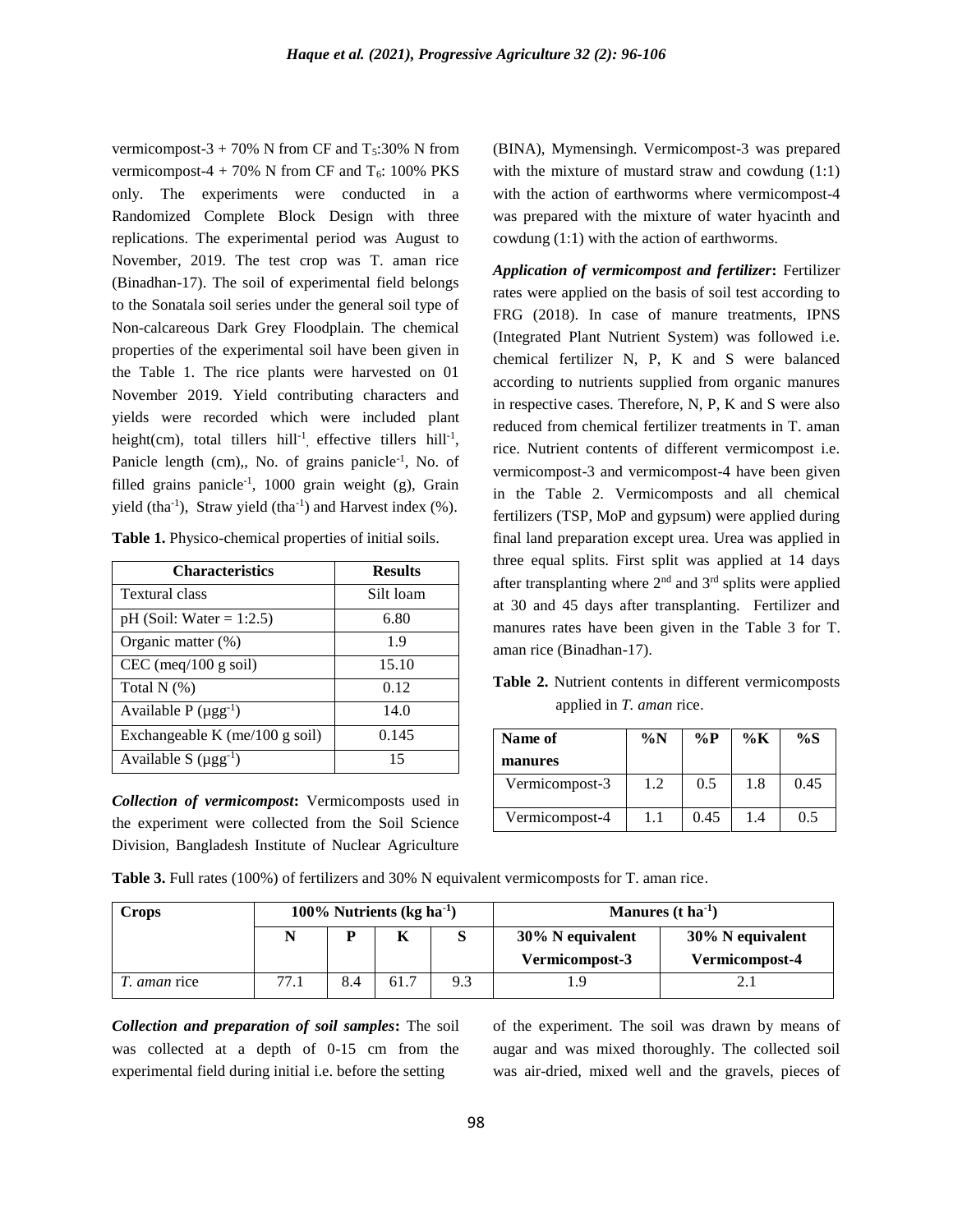plant roots, leaves etc. were picked up and discarded. About one-kilogram soil was stored in plastic container for different chemical and physical analysis.

*Physical and chemical analysis of soils***:** The initial soil samples were analyzed for both of physical and chemical properties such as texture, soil pH, organic matter content, total nitrogen, available phosphorus, exchangeable potassium and available S (Table 1).

*Textural class***:** Particle size analysis was carried out by hydrometer method (Black, 1965) and the textural class was determined by fitting the %sand, %silt and %clay to the Marshall's Triangular Coordinates following USDA system.

*Soil pH***:** Soil pH was measured by a glass electrode pH meter using soil: water suspension of 1:2.5 (10 g soil and 25 ml distilled water) as described by Jackson (1967).

*Organic carbon*: Organic carbon was determined by wet oxidation method as described by Black (1965). The underlying principle was used to oxidize the organic matter with an excess of 1N  $K_2Cr_2O_7$  in presence of conc.  $H_2SO_4$  and conc.  $H_3PO_4$ and to titrate the excess  $K_2Cr_2O_7$  solution with 1N FeSO<sub>4</sub>. To obtain the organic matter content the amounts of organic carbon were multiplied by Van Bemmelen factor 1.73. The results were expressed in percentage (Page *et al.*, 1982).

*Determination of total nitrogen from soil samples***:**  Total N content was determined following microkjeldahl method as described by Jackson (1967). Soil sample was digested with  $H_2O_2$ , conc.  $H_2SO_4$  and catalyst mixture  $(K_2SO4:CuSO_4.5H_2O$ : Sein the ratio 100:10:1). After completion of digestion, made the volume to 100ml.Distillation was performed with adding of 40% NaOH into the digest.The distillate was received in 2% boric acid  $(H_3BO_3)$ solution and 4 drops of mixed indicator of bromocresol green and methyl red solution. Finally, the distillate was titrated with standard  $H<sub>2</sub>SO<sub>4</sub>$  (0.01N) until the color changed from green to pink. The amount of N was calculated using

the following formula:

# $%N = (T-B)$  xNxl.4S

Where,

- $T =$  Sample titration value (ml) of standard  $H_2SO_4$
- $B = Blank$  titration value (ml) of standard  $H<sub>2</sub>SO<sub>4</sub>$
- $N =$  Strength of  $H<sub>2</sub>SO<sub>4</sub>$
- $S =$  Sample weight in gram

*Determination of available phosphorus from soil samples***:** Available phosphorus was extracted from the soil samples by shaking with  $0.5$  M NaHCO<sub>3</sub> solutions at pH 8.5 following the method of Olsen *et al.* (1954). The extracted phosphorus was determined by developing blue color by  $SnCl<sub>2</sub>$  reduction of phosphomolydate complex and measuring the intensity of color colorimetrically at 660 nm wave length and the readings were calibrated to the standard P curve.

*Determination of exchangeable potassium from soil samples***:** Exchangeable potassium was extracted from the soil samples with  $1N NH<sub>4</sub>OAC$  (pH 7) and K was determined from the extract by flame photometer (Black, 1965) and calibrated with a standard curve.

*Determination of available sulphur from soil samples***:** Available S content was determined by extracting with  $0.15\%$  CaCl<sub>2</sub> solution  $(1:5 \text{ soil})$ extractant ratio) and estimated by turbidimetric method using spectrophotometer at 535 ηm wavelength (Williams and Steinbergs, 1959).

### *Chemical analysis of plant samples***:**

**Preparation of plant samples:** The representative grain and straw samples were dried in an oven at 65°C for about 72 hours before they were ground by a grinding machine. The prepared samples were then stored in paper bags and finally they were kept into a desiccator until chemical analysis.

**Determination of total N from plant samples:** Total N content was determined following micro-Kjeldahl method as described by Jackson (1967) from grain and straw samples. Each sample was digested with  $H_2O_2$ , conc. H2SO<sup>4</sup> and catalyst mixture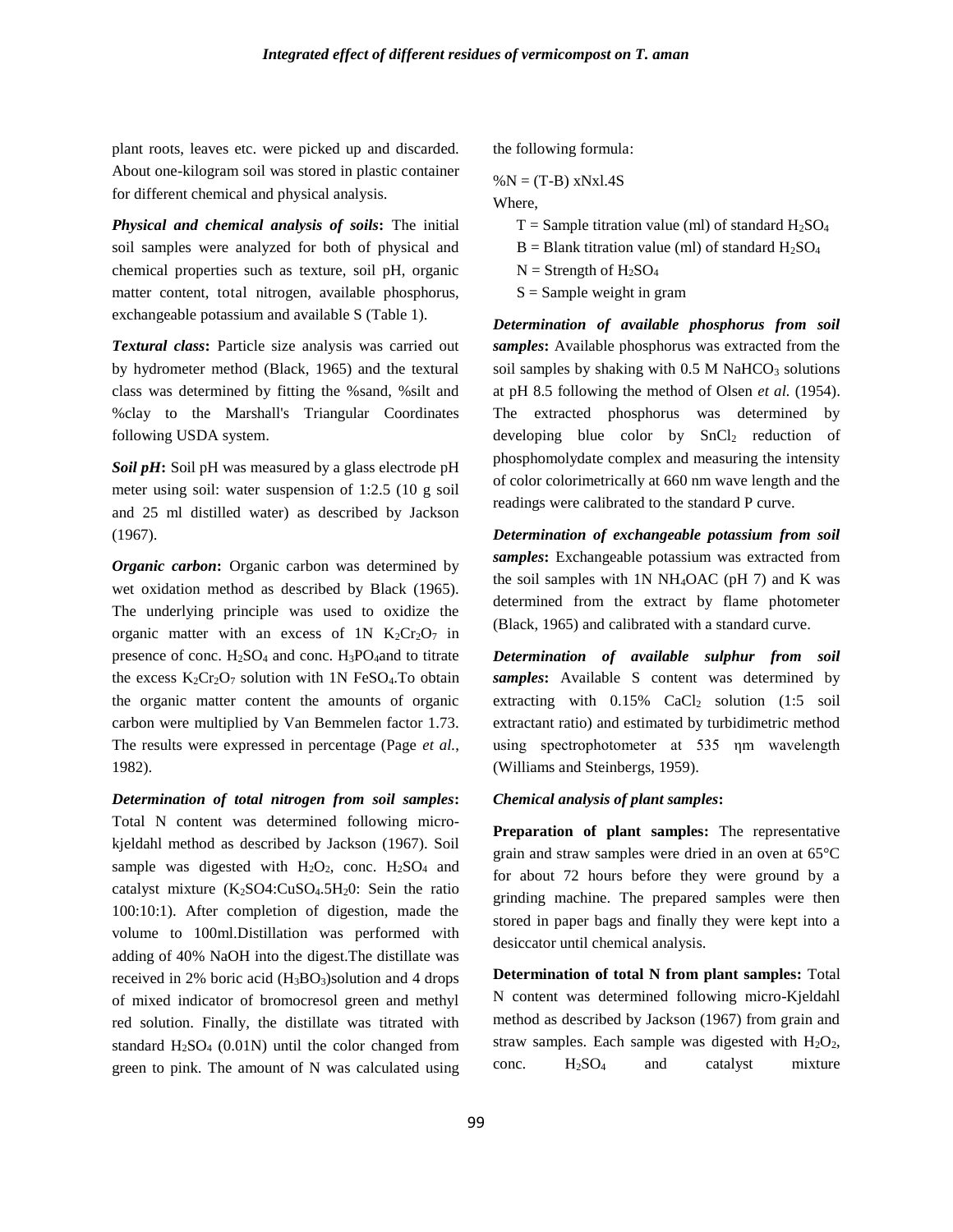$(K_2SO_4:CuSO_4.5H_2O:Se$  in the ratio of 100:10:1). After completion of digestion, made the volume to 100ml. Distillation was performed with adding of 40% NaOH into the digest. The distillate was received in 2% boric acid  $(H_3BO_3)$  solution and 4 drops of mixed indicator of bromocresol green and methyl red solution. Finally, the distillate was titrated with standard  $H_2SO_4$  (0.01N) until the colour changed from green to pink. Then amount of N was calculated as soil analysis.

**Determination of P, K and S from plant samples:**  Total P, K and S were determined following micro-Kjeldahl method as described by Jackson (1967). About 0.5 g of samples was transferred into dry clean 100 ml Kjeldahl flasks. 10 ml of di-acid mixture  $(HNO<sub>3</sub>:HClO<sub>4</sub> = 2:1)$  were added into the flask. After leaving for a while the flasks were heated at temperature slowly raised to 200°C. The contents of the flaks were boiled until they became sufficiently clear and colorless. After cooling the digests were transferred into 100ml volumetric flaks and the volumes were made up to the mark with distilled water. Phosphorus was determined by developing blue color by SnCl<sub>2</sub> reduction of phosphomolybdate complex and measuring the intensity of color by calorimetrically at 660 µm wave length and the readings were calibrated to the standard P curve. Potassium was determined from the aliquot by flame photometer (Black, 1965) and calibrated with a standard curve. Sulphur was determined from aliquot by calorimetrically at 440 µm wave length (Williams and Steinbergs, 1959) and the readings were calibrated to the standard curve

*Calculation of nutrients uptake***:** After chemical analysis of straw and grain samples, the N, P, K and S contents were calculated and from the value of N, P, K and S contents, N, P, K and S uptakes were also calculated by the following formula of Jackson (1967). Nutrient uptake = Nutrient content  $(\%)$  x yield (t ha- $\frac{1}{100}$ 

*Statistical analysis***:** The collected data were analyzed statistically by F-test to examine the treatment effects and the mean differences were adjusted by Duncan's Multiple Range Test (DMRT) (Gomez and Gomez, 1984) and ranking was indicated by letters.

### **Results and Discussion**

*Effects of vermicomposts on yield contributing characters of T. aman rice***:** Yield contributing characters such as plant height, panicle length, number of total tiller hill<sup>-1</sup>, number of effective tiller hill<sup>-1</sup>, number of filled grain panicle<sup>-1</sup>, number of unfilled grain panicle-1 of Binadhan-17 was significantly influenced by the different treatments (Table 4) ecxcept1000-grain weight of Binadhan-17. At harvest, plant height ranged from 101.9 cm to 89.6 cm. The tallest plant of 101.9 cm was found in the treatment  $T_2$ which was identical to the treatment  $T_4$ ,  $T_5$  and  $T_3$ . The shortest plant of 89.6 cm was found in the treatment  $T_1$ . These are in agreement with those of Yadav and Malik (2005), Reddy *et al*. (1998) and Das *et al.* (2002) who have reported that different levels of vermicompost significantly increased plant height. The highest panicle length of 23.7 cm was found in the treatment  $T_5$ and the lowest panicle length of 20.8 cm was observed in the control treatment  $T_1$ . All the vermicompost might have increased the soil fertility and other plant growth enhancing characters and for that reason increasing dose of vermicompost increased the panicle length as well. Hasan *et al.* (2002) reported the similar findings of this resulst. The maximum number of total tiller hill<sup>-1</sup> was observed in the treatment  $T_5$  and the lowest number of total tiller hill<sup>-1</sup> was observed in the control treatment  $T_1$ . The results obtained from the present study regarding total tiller hill<sup>-1</sup> was similar with the findings of Singh and Singh (2005) and Patil and Bhilare (2006). The maximum number of effective tiller hill<sup>-1</sup> (9.9) was found in the treatment  $T_5$  which was identical to that in the treatment  $T_4$  with the value of 9.8. The minimum number of effective tiller hill-1  $(7.60)$  was found in the control treatment  $T_1$ . These results are supported with the findings of Rajni *et al.* (2001) who found that the number of effective tillers hill<sup>-1</sup> is increased with the integrated use of vermicompost. The number of filled grains panicle-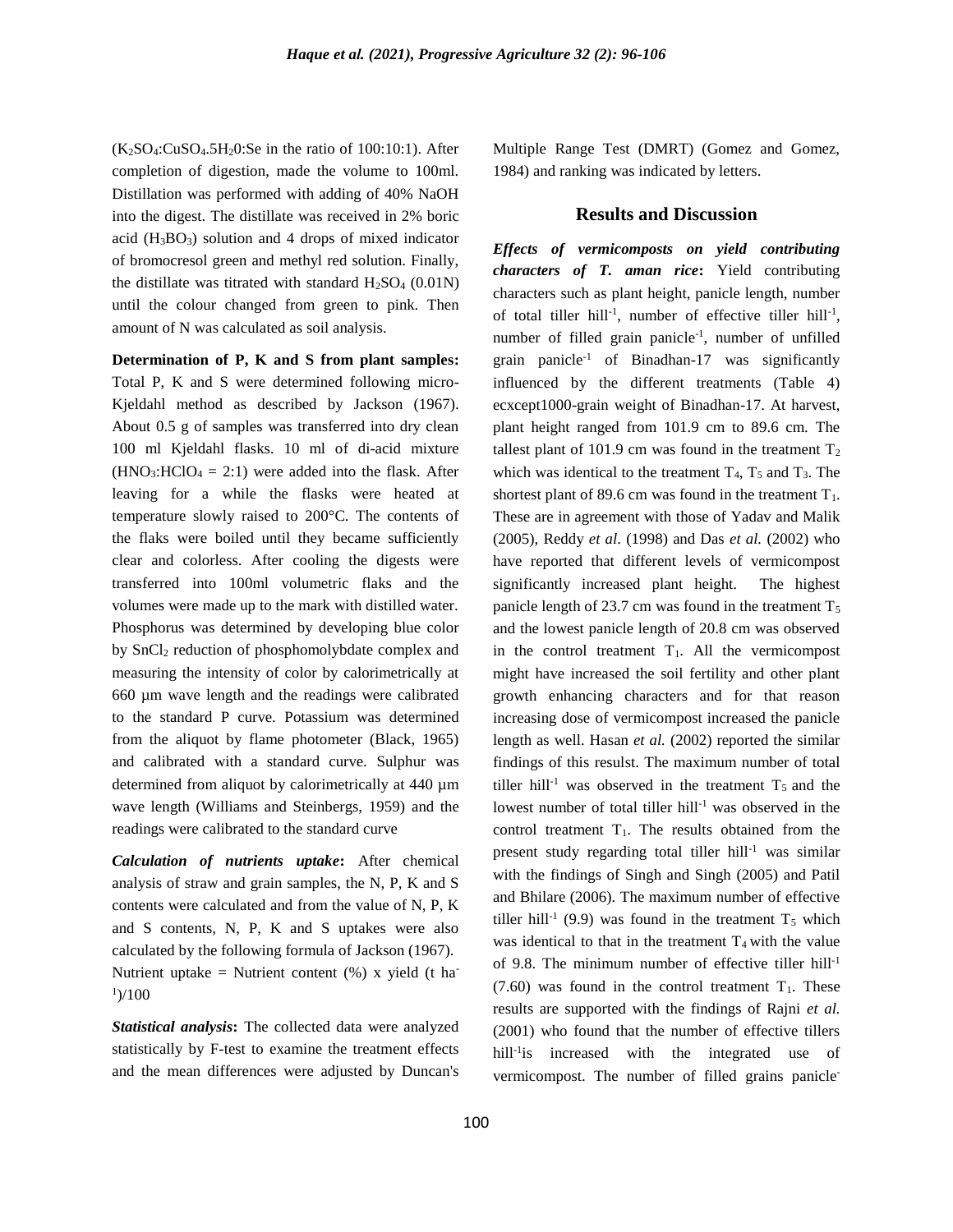<sup>1</sup>ranged from 198 to 132.2. The highest filled grains panicle<sup>-1</sup> (198) was found in the treatment  $T_5$  (30% N from vermicompost-4 + 70% N from CF) followed by the treatment  $T_4$  (30% N from vermicompost-3 + 70%) N from CF) with the value of 191.7. The lowest

number of filled grains panicle<sup>-1</sup> (132.2) was found in the treatment  $T_1$ . Biswas (2016) also found significantly higher filled grains panicle<sup>-1</sup> with application of vermicompost which is collaborated with these findings.

|                   | <b>Plant height</b> | Panicle length    | <b>Effective tiller</b> | <b>Filled</b> grain         | <b>Unfilled</b> grain       | 1000-grain   |
|-------------------|---------------------|-------------------|-------------------------|-----------------------------|-----------------------------|--------------|
| <b>Treatments</b> | (cm)                | (cm)              | hill $-1$ (no.)         | panicle <sup>-1</sup> (no.) | panicle <sup>-1</sup> (no.) | weight $(g)$ |
| $T_1$             | 89.6b               | 20.8 <sub>b</sub> | 5.9c                    | 132.2c                      | 44.7a                       | 22.5         |
| T <sub>2</sub>    | 101.9a              | 23.4a             | 9.3ab                   | 185.0ab                     | 35.7ab                      | 23.8         |
| $T_3$             | 100.3a              | 23.3a             | 8.2 <sub>b</sub>        | 171.7b                      | 44.3a                       | 23.9         |
| T <sub>4</sub>    | 101.3a              | 23.6a             | 9.8a                    | 191.7ab                     | 36.7ab                      | 24.1         |
| $T_5$             | 100.8a              | 23.7a             | 9.9a                    | 198.0a                      | 31.7 <sub>b</sub>           | 24.3         |
| $T_6$             | 97.7b               | 22.5ab            | 6.7c                    | 144.0c                      | 43.3a                       | 23.3         |
| $SE(\pm)$         | 0.722               | 0.722             | 0.390                   | 7.648                       | 3.203                       | 0.932        |
| $CV(\%)$          | 5.28                | 5.47              | 8.19                    | 7.77                        | 14.09                       | 12.5         |

**Table 4.** Effects of different treatments on yield contributing characters of *T. aman* rice.

In a column, figures having common letter(s) do not differ significantly at 5%level of probability; SE= Standard Error; CV= Coefficient of Variation; Note: T<sub>1</sub>=Native soil fertility, T<sub>2</sub>= 100% N from Chemical Fertilizer (CF), T<sub>3</sub>=70%N from CF, T<sub>4</sub>=30% N from vermicompost-3 + 70% N from CF, T<sub>5</sub>=30% N from vermicompost-4 + 70% N from CF and T<sub>6</sub>=100% PKS only.

The number of unfilled grains panicle<sup>-1</sup> varied from 31.7 to 44.7. The highest number of unfilled grains panicle-1 (44.7) was obtained from the control treatment $T_1$  and the lowest number of unfilled grains panicle<sup>-1</sup> (31.7) was observed in the treatment  $T_5$ . The results indicated that application of vermicompost with chemical fertilizers reduced the unfertile grains. Similar results were also observed by Kumar *et al.* (2005). The 1000-grain weight ranged from 24.3 g to 22.5 g. The highest 1000-grain weight of 24.3 g was found in the treatment  $T_5$  and the lowest value of 22.5 g was noted in the treatment  $T_1$ . The 1000-grain weights were not significantly varied with the different treatments. But the 1000-grain weight of T. aman rice was increased with the application of vermicomposts. However, the increased grain weight might be due to favorable effects of vermicompost and accumulation of materials that helped proper growth and development of the rice grain. Similar result was reported by Agrawal *et al.* (2003). They found that the treatment

*Effects of vermicomposts on yields and harvest index* 

resulted in the greatest 1000 seed weight.

with 75% vermicompost+25% farmyard manure

*of T. aman rice***:** The grain and straw yield of Binadhan-17 was significantly influenced by the different treatments (Table 5). The highest grain yield of 5.5 t ha<sup>-1</sup> was recorded in the treatment  $T_5$  and the lowest value of  $2.7$  t ha<sup>-1</sup> was recorded in the treatment $T_1$ . The increase in grain yield over control ranged from 103.7 to 14.81% where the highest value (103.7%) was noted in the treatment  $T_5$  and the lowest value (14.81%) was noted in the treatment  $T_6$ . The results of the present study were also in agreement with the findings of Ranwa and Singh (1999) where they reported that the application of vermicompost improved grain yield of crops. The highest straw yield of 5.3 t ha<sup>-1</sup> was obtained in the treatment  $T_5$  and the lowest value of  $3.0$  t ha<sup>-1</sup> was noted in the control treatment  $T_1$ . The increase in straw yield over control ranged from 76.67 to 26.67% where the maximum value (76.67%) was noted in the treatment  $T_5$  and the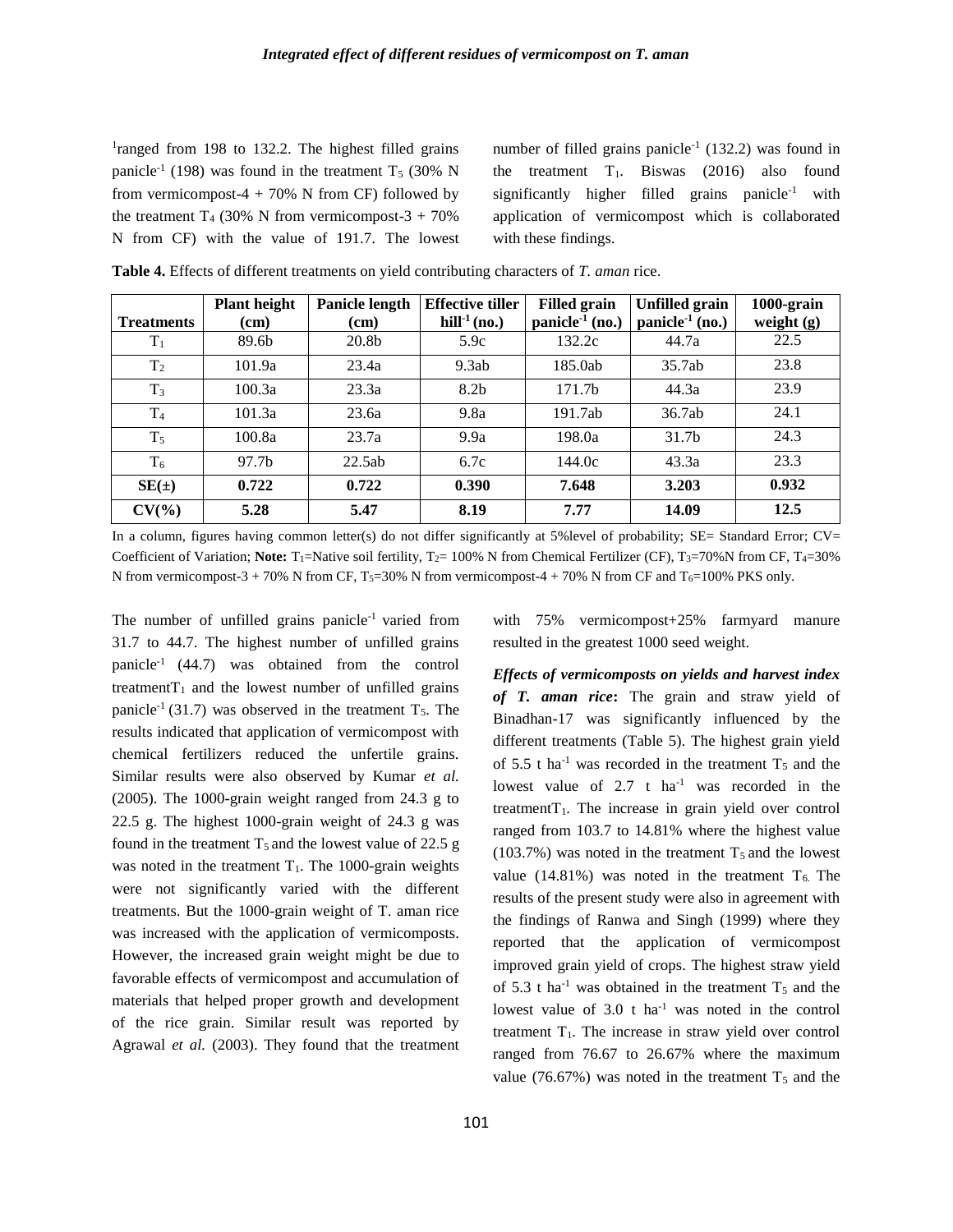minimum value was found in the treatment  $T<sub>6</sub>$ . Similar results were obtained by Banger *et al.* (1990) where they reported that compost increased straw yield significantly.

**Table 5.** Effect of different vermicompost with chemical fertilizers on rice grain and straw yields and yields increased over control of *T. aman* rice.

| Treatments     | Grain<br>yield   | <b>Straw</b><br>yield | <b>Yield increased</b><br>over control $\frac{6}{6}$ |              |  |  |
|----------------|------------------|-----------------------|------------------------------------------------------|--------------|--|--|
|                | $(tha-1)$        | $(tha-1)$             | Grain                                                | <b>Straw</b> |  |  |
| $T_1$          | 2.7c             | 3.0 <sub>b</sub>      |                                                      |              |  |  |
| T <sub>2</sub> | 5.1a             | 5.2a                  | 88.89                                                | 73.33        |  |  |
| T <sub>3</sub> | 4.0 <sub>b</sub> | 4.8a                  | 48.15                                                | 60           |  |  |
| T <sub>4</sub> | 5.4a             | 5.2a                  | 100                                                  | 73.33        |  |  |
| $T_5$          | 5.5a             | 5.3a                  | 103.7                                                | 76.67        |  |  |
| $T_6$          | 3.1c             | 3.8 <sub>b</sub>      | 14.81                                                | 26.67        |  |  |
| $SE(\pm)$      | 0.234            | 0.279                 |                                                      |              |  |  |
| $CV(\%)$       | 9.47             | 10.69                 |                                                      |              |  |  |

In a column, figures having common letter(s) do not differ significantly at 5% level of probability; SE= Standard Error; CV= Coefficient of Variation; **Note**: T<sub>1</sub>=Native soil fertility, T<sub>2</sub>= 100% N from Chemical Fertilizer (CF), T<sub>3</sub>=70%N from CF, T<sub>4</sub>=30% N from vermicompost-3 + 70% N from CF,  $T<sub>5</sub>=30%$  N from vermicompost-4 + 70% N from CF,  $T_6 = 100\%$  PKS.

The highest harvest index (HI) was obtained (Figure 1) from the treatment  $T_5$  followed by the treatment  $T_4$  and the lowest harvest index was recorded in the treatment T6. Ali (1992) reported that N management strategy did not influence HI. On the other hand, Miah *et al.* (2004) also reported that levels of nitrogen fertilizer had exerted very little variation on harvest index. The present findings were well supported with those of earlier findings.

*Effects of vermicomposts on N, P, K and S contents in rice grain and straw of T. aman rice***:** Nutrient (N, P, K and S) contents in rice grain and straw have been given in the Table 6. The maximum N, P, K and S concentration in rice grain (Table 6) was observed in the treatment T<sub>5</sub> (30% N from vermicompost-4 + 70%) N from CF) followed by the treatment  $T_4$  (30% N from vermicompost- $3 + 70\%$  N from CF).



**Figure 1.** Effects of different treatments on harvest index (%) of T. aman rice. (Vertical bars indicates standard errors). **Note:**  $T_1$ =Native soil fertility,  $T_2 = 100\%$  N from Chemical Fertilizer (CF),  $T_3=70\%$ N from CF,  $T_4=30\%$  N from vermicompost-3 + 70% N from CF,  $T_5=30\%$  N from vermicompost-4  $+ 70\%$  N from CF and T<sub>6</sub>=100% PKS only.

The lowest N, P, K and S content were observed in the control treatment T<sub>1</sub>. Similar trends were also observed in case of rice straw regarding N, P, K and S contents. The result indicated that plants were more efficient in absorption of nutrients in the vermicompost with chemical fertilizers treatments than that of sole application of chemical fertilizers. This result is similar with Ravimycin (2016) where he reported vermicompost increased the nutrient contents in plant. Singh *et al.* (2001) also reported that Potassium content in grain was increased due to combined application of organic manure and chemical fertilizers which are supported these results. Azim (1999) reported that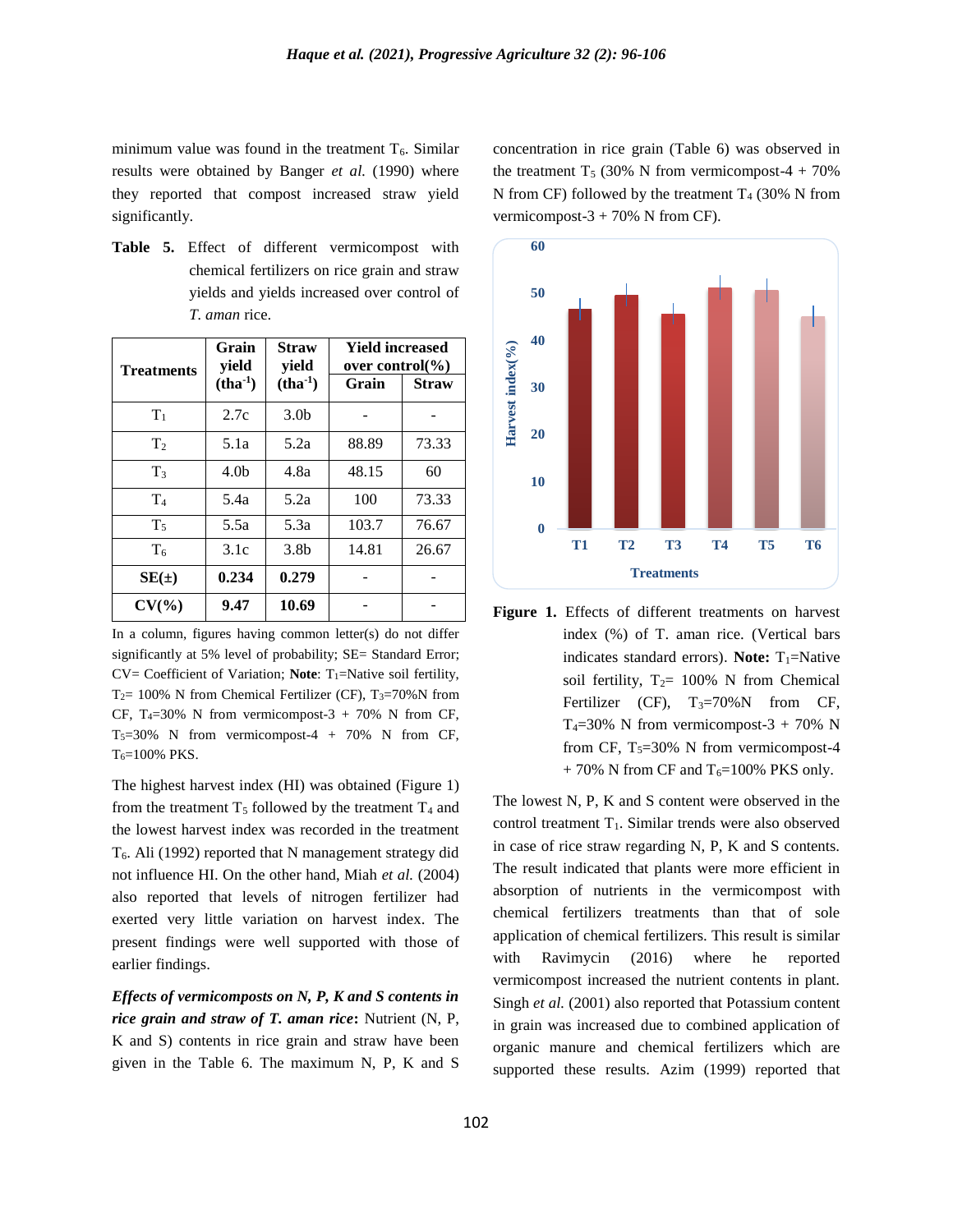application of sulphure from manure and fertilizers increased S content both in grain and straw which also supports these results.

| <b>Treatments</b> |      | Grain   |         |      | <b>Straw</b> |         |         |      |
|-------------------|------|---------|---------|------|--------------|---------|---------|------|
|                   | N(%) | $P(\%)$ | $K(\%)$ | S(%) | N(%)         | $P(\%)$ | $K(\%)$ | S(%) |
| $T_1$             | 1.02 | 0.18    | 0.26    | 0.09 | 0.552        | 0.09    | 1.29    | 0.05 |
| T <sub>2</sub>    | 1.13 | 0.27    | 0.34    | 0.11 | 0.634        | 0.12    | 1.38    | 0.07 |
| $T_3$             | 1.11 | 0.24    | 0.31    | 0.1  | 0.557        | 0.1     | 1.34    | 0.06 |
| T <sub>4</sub>    | 1.14 | 0.28    | 0.35    | 0.12 | 0.645        | 0.13    | 1.38    | 0.08 |
| $T_5$             | 1.14 | 0.28    | 0.35    | 0.13 | 0.653        | 0.13    | 1.38    | 0.08 |
| $T_6$             | 1.03 | 0.22    | 0.33    | 0.1  | 0.562        | 0.11    | 1.35    | 0.07 |

**Table 6.** Effects of different treatments on N, P, K and S contents in rice grain and straw of *T. aman* rice.

**Note:**  $T_1$  = Native soil fertility,  $T_2$  = 100% N from Chemical Fertilizer (CF),  $T_3$  =70%N from CF,  $T_4$  =30% N from vermicompost- $3 + 70\%$  N from CF, T<sub>5</sub>=30% N from vermicompost-4 + 70% N from CF and T<sub>6</sub>=100% PKS.

*Effects of different vermicomposs on N, P, K and S uptake by T. aman rice***:** Effects of different residues based vermicompost with fertilizer showed significant variation on N, P, K and S uptakes in rice grain and straw (Table 7). The maximum NPKS uptake in ricegrain was obtained from the treatment  $T_5$  which

was statistically similar with the treatment  $T_4$  (61.8) kgha<sup>-1</sup>) and  $T_2$  (57.5 kgha<sup>-1</sup>) whereas, the minimum nutrient uptake in rice grain (27.0 kgha<sup>-1</sup>) was observed from the control treatment  $T_1$ . Similar trends were also observed in nutrients uptake by rice straw.

| <b>Treatments</b> | Nutrients uptake in grain |                   |                   |                  | Nutrients uptake in straw |                   |        |                  |
|-------------------|---------------------------|-------------------|-------------------|------------------|---------------------------|-------------------|--------|------------------|
|                   |                           |                   | $(kgha^{-1})$     |                  |                           |                   |        |                  |
|                   | N                         | P                 | K                 | S                | N                         | P                 | K      | S                |
| $T_1$             | 27.0c                     | 4.8c              | 6.9c              | 2.4d             | 16.7d                     | 2.7d              | 39.1c  | 1.5d             |
| T <sub>2</sub>    | 57.5a                     | 13.7a             | 17.3a             | 5.6 <sub>b</sub> | 32.7ab                    | 6.2ab             | 71.1a  | 3.6 <sub>b</sub> |
| $T_3$             | 44.4b                     | 9.6 <sub>b</sub>  | 12.4 <sub>b</sub> | 4.0c             | 26.5 <sub>bc</sub>        | 4.8 <sub>bc</sub> | 63.9ab | 2.9c             |
| T <sub>4</sub>    | 61.8a                     | 15.2a             | 19.0a             | 6.5ab            | 33.2ab                    | 6.7a              | 71.1a  | 4.1ab            |
| $T_5$             | 62.1a                     | 15.3a             | 19.1a             | 7.1a             | 34.7a                     | 6.9a              | 73.3a  | 4.2a             |
| $T_6$             | 31.9 <sub>bc</sub>        | 6.8 <sub>bc</sub> | 10.2 <sub>b</sub> | 3.1cd            | 21.2cd                    | 4.1cd             | 50.8bc | 2.6cd            |
| SE $(\pm)$        | 3.565                     | 1.025             | 1.202             | 0.432            | 1.719                     | 0.382             | 3.316  | 0.432            |
| $CV(\% )$         | 9.59                      | 9.72              | 8.28              | 9.65             | 10.18                     | 9.90              | 10.52  | 9.65             |

**Table 7.** N, P, K and S uptakes in grain and straw of T. aman rice (Binadhan-17) as affected by different treatment.

In a column, figures having common letter(s) do not differ significantly at 5%level of probability; SE= Standard Error; CV= Coefficient of Variation; Note: T<sub>1</sub>= Native soil fertility, T<sub>2</sub>= 100% N from Chemical Fertilizer (CF), T<sub>3</sub>=70%N from CF,  $T_4$ =30% N from vermicompost-3 + 70% N from CF, T<sub>5</sub>=30% N from vermicompost-4 + 70% N from CF and T<sub>6</sub>=100% PKS only.

Significant differences were observed in total NPKS uptakes due to combined effect of different residues

based vermicompost with chemical fertilizers (Figure 2). The maximum total NPKS uptakes were noted in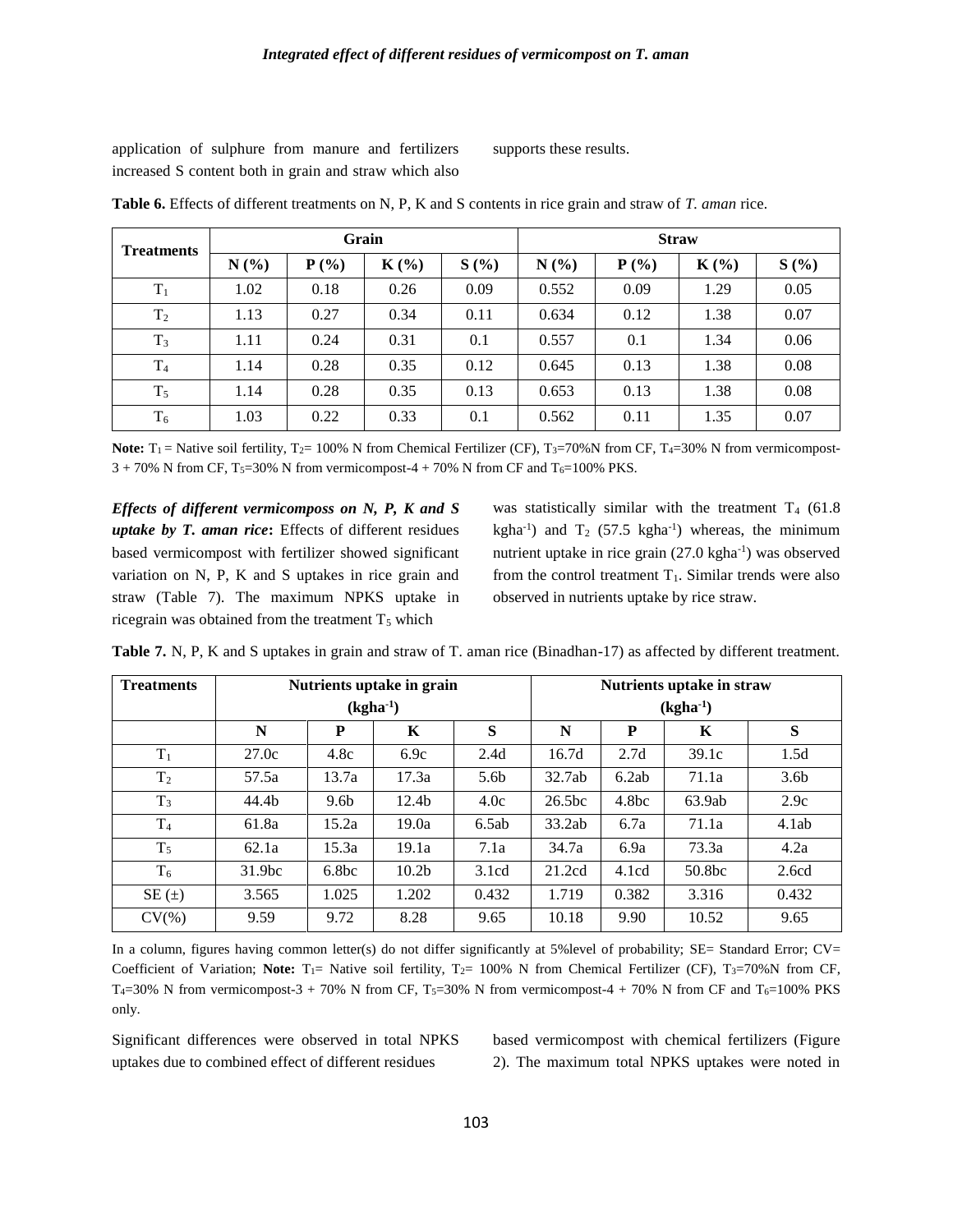the treatment  $T<sub>5</sub>$  which was statistically similar to the treatments  $T_4$  and  $T_2$ . The minimum total NPKS uptakes were found in the control treatment  $T_1$ . This was due to the fact that vermicompost added all kind of nutrients in soil and also reduced the loss of nutrients from the soil than the application only chemical fertilizers. Baron *et al.* (1995) found that the addition of organic manure has a positive influence on the N uptake by wheat plants. Similar result was found by Haque and Ali (2020) where totals nitrogen uptakes of mustard were significantly affected with the integrated application of vermicompost with chemical fertilizers. Khan *et al.* (2017) also reported that vermicompost increased the phosphorus uptake in straw. It is also with corroborated with Khan *et al.* (2017) and Haque and Ali (2020) where they also reported that combined application of vermicompost increased the phosphorous uptake in plant. The present findings were well agreement with those findings.



**Figure 2.** Total N, P, K and S uptake of T. aman rice as affected by different nutrients. (Vertical bars indicate Standard errors). **Note:** T<sub>1</sub>=Native soil fertility, T<sub>2</sub>= 100% N from Chemical Fertilizer (CF), T<sub>3</sub>=70% N from CF, T<sub>4</sub>=30% N from vermicompost-3 + 70% N from CF, T<sub>5</sub>=30% N from vermicompost-4 + 70% N from CF and  $T_6=100\%$  PKS only.

## **Conclusion**

The results indicated that 30% N from either vermicompost-3 or vermicompost-4 with 70% N from CF gave comparable yield to the sole application of 100% N from CF alone. Therefore, overall 30% chemical fertilizers (N, P, K and S) could be saved with the integrated (IPNS) use of vermicompost-3 or vermicompost-4 in the cultivation of T. aman rice.

#### **References**

Agrawal SB, Singh A, Singh GD, Dwivedi A (2003). Effect ofvermicompost, farmyard manure and chemical fertilizers on growth and yieldof wheat (Triticum aestivum L.var. HD 2643). Plant-Archives, 3: 9-14.

Arancon N, Edwards CA (2005). Effects of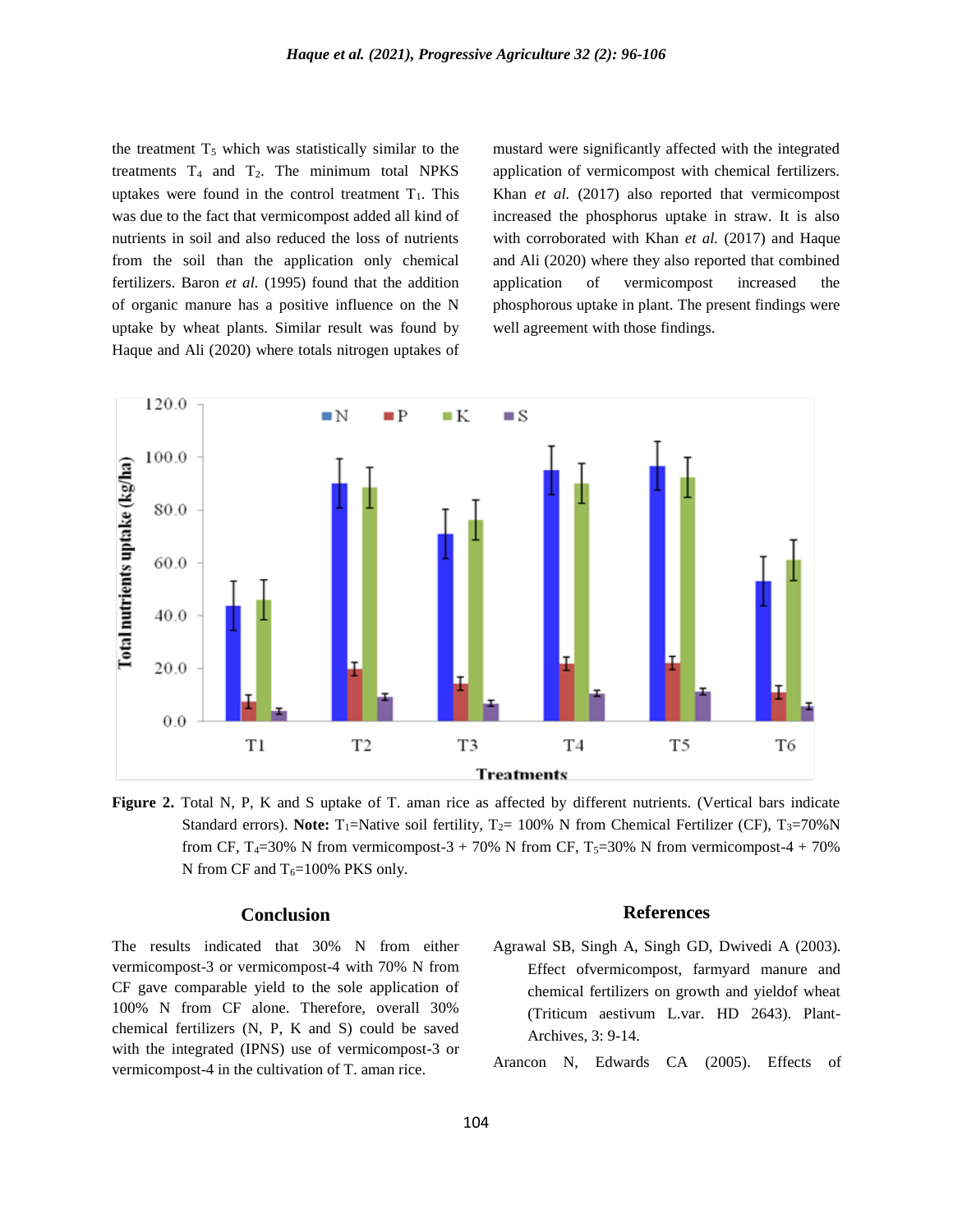vermicomposts on plant growth. International Symposium Workshop on Vermitechnology, Philippines.

- Azim SMA (1999). Effect of sulphur, zinc and boron supplied from manure and fertilizers on BRRI 29, M.S. Thesis, Department of Soil Science, Bangladesh Agricultural University, Mymensingh
- Banger KC, Shanker S, Kapoor KK, Kukreja K and Mishra MN (1990). Preparation of nitrogen and phosphorus enriched paddy straw carry out and its effect on yield and nutrients uptake by wheat. Biology and Fertility of Soils, 8(4): 339-342. <https://doi.org/10.1007/BF00263166>
- Baron R, Benitez IC and Gonzalez JL (1995). The influence of organic matter additions on wheat cultivation. Agrochimica, 39(5): 280-289.
- BBS (2019). Year Book of Agricultural Statistics of Bangladesh. Statistics Division Ministry of Planning, Government of Peoples Republic of Bangladesh. Dhaka. pp140.
- Bevacqua RF, Mellano V (2013). Compost science and utilization. Spring, 13: 34-37.
- Black CA (1965). Methods of Soil Analysis: Part I, Physical and Mineralogical Properties. American Society of Agronomy, Madison, Wisconsin. <https://doi.org/10.2134/agronmonogr9.1>
- Das PK, Jena MK and Sahoo KC (2002). Effect of integrated application of vermicompost and chemical fertilizer on growth and yield of paddy in red soil of South Eastern Ghat Zone of Orissa. Environment and Ecology, 20(1): 13-I5.
- Das PK, Jena MK and Sahoo KC (2002). Effect of integrated application of vermicompost and chemical fertilizer on growth and yield of paddy in red soil of South Eastern Ghat Zone of Orissa. Environment and Ecology, 20(1): 13-I5.
- Dutta S, Pal R, Chakeraborty A, Chakrabarti K (2003). Influence of integrated plant nutrient phosphorus and sugarcane and sugar yields. Field Crops Research, 77: 43-49.

[https://doi.org/10.1016/S0378-4290\(02\)00048-5](https://doi.org/10.1016/S0378-4290(02)00048-5)

- Edwards CA, Burrows I (2010). The potential of earthworm composts as plant growth media. In: Earthworms in environmental and waste management, Edwards, C.A. and S.P.B. Newhauser (Eds.) Academic Publication.
- Fertilizer Recommendation Guide (2018). Bangladesh Agricultural Research council, Farmgate, Dhaka, Bangladesh.
- Gomez KA and GomezAA (1984). Statistical procedures for agricultural research (2 ed.). John wiley and sons, NewYork. pp. 207-215
- Hasan MS, Hossain SMA, Salim M, Anwar MP and Azad AKM (2002). Response of Hybrid and Inbred rice Varieties to the Application Methods of Urea supergranules and Prilled Urea. Pakistan Journal of Biological Sciences, 5(7): 746-748. <https://doi.org/10.3923/pjbs.2002.746.748>
- Jackson ML (1967). Soil Chemical Analysis. Prentice-Hall of India Pvt. Ltd., New Delhi. pp. 498.
- Khan VM, Ahamad A, Yadav BL and Irfan M (2017). Effect of Vermicompost and Biofertilizers on Yield Attributes and Nutrient Content and it's their Uptake of Cowpea (Vigna unguiculata (L.)Walp.). International Journal of Current Microbiology and Applied Sciences, 6(6): 1045- 1050. [https://doi.org/10.20546/ijcmas.2017.606.](https://doi.org/10.20546/ijcmas.2017.606.%20120)  [120](https://doi.org/10.20546/ijcmas.2017.606.%20120)
- Miah MNH, Sudarshan T, Sarker MAR and AnsariTH (2004). Effectof number ofseedling hill-1 and urea super granules on growth and yieldof the rice cv. BINA dhan 4. Journal of Biological Science4(2) 122-129. [https://doi.org/10.3923/jbs.](https://doi.org/10.3923/jbs.%202004.122.129)  [2004.122.129](https://doi.org/10.3923/jbs.%202004.122.129)
- Olle M (2019). Review: vermicompost, its importance and benefit in agriculture. Journal of Agricultural Science, 30: 93-98.
- Olsen SR, Cole CV, Watanabe FS and DeanLA (1954). Estimation of available phosphorus in soils by extraction with NaHCO3, USDA Cir.939. U.S. Washington.
- Page AL, MillerRH and KeeneyDR (1982). Methods of